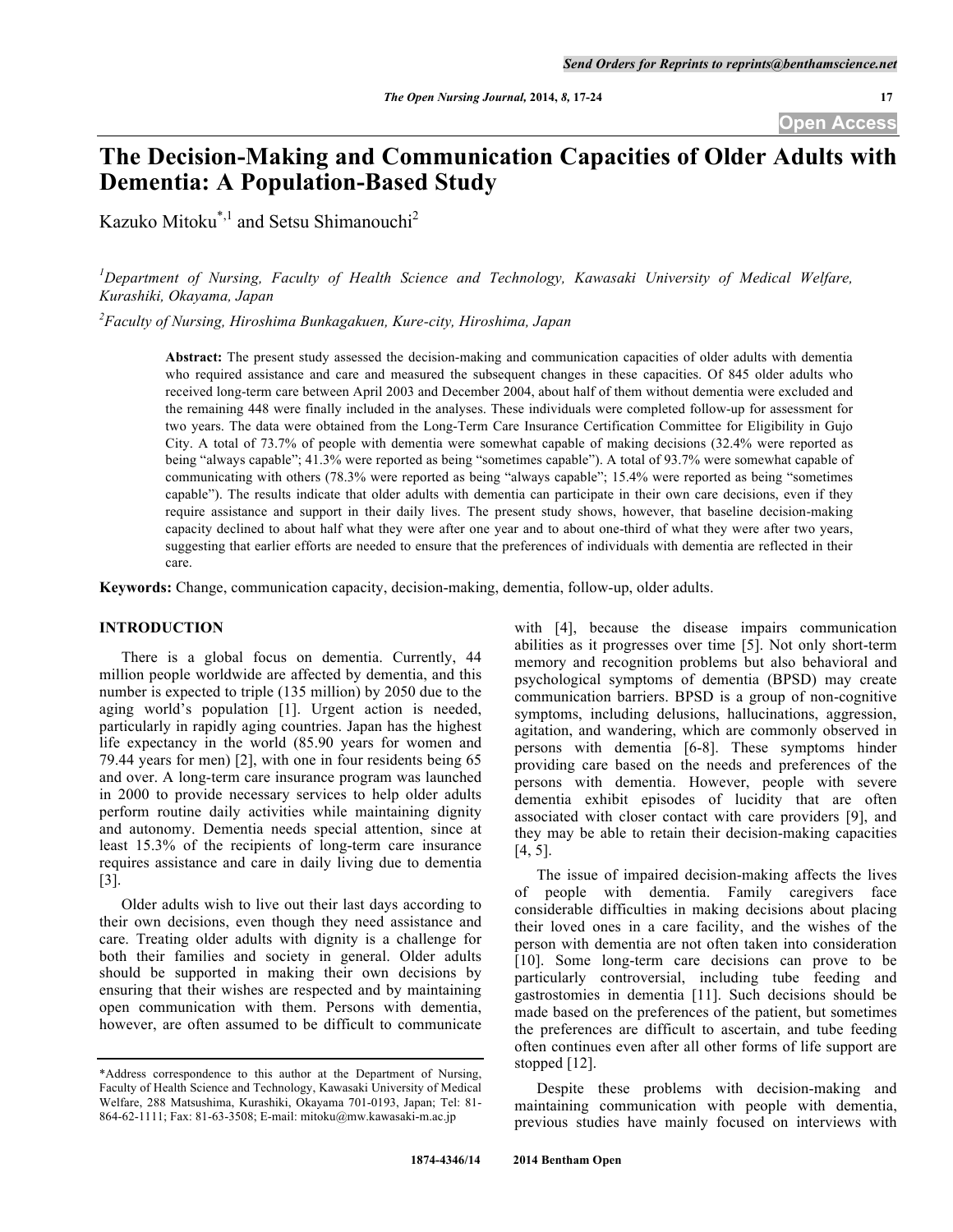family caregivers due to the impaired cognitive abilities of the individuals with dementia. Although health care providers are aware of the importance of letting the individuals with dementia make decisions themselves, there are few population-based studies that include interviews with people with dementia and that even make an attempt to assess their decision-making and communication capacities. Since decision-making capacity in people with dementia is not fully understood, objective and epidemiological studies are needed for dementia policy planning.

The objectives of the present study were to assess the decision-making and communication capacities of people with dementia who required assistance and care and to identify subsequent changes in their capabilities.

#### **MATERIALS AND METHODOLOGY**

#### **Subjects and Setting**

This study was conducted in Gujo City, Gifu Prefecture of Japan, with a population of 49,286 in April 2003; 28.6% of them (n=14100) were people aged 65 or above. Of these older people, 845 community-dwelling older adults were certified as new recipients of the long-term care insurance program in Gujo City between April 2003 and December 2004. While about half of them without dementia were excluded, 448 of these care recipients were included in this study and were followed-up for two years.

#### **Data Collection**

This study was conducted in Gujo City, Gifu Prefecture, Japan (baseline population in April 2003: 49,286; proportion of people aged 65 and over: 28.6%). The subjects of the present study were 845 community-dwelling older adults aged 65 and over, who were certified as new recipients of the long-term care insurance program in Gujo City between April 2003 and December 2004. Of the 845,448 older adults with dementia were included in the analyses, and we followed-up with these older adults with dementia for two years.

We used the secondary data obtained from the Long-Term Care Insurance Certification Committee for Eligibility in Gujo City, together with the mortality data directly obtained from municipal residence registry. In Japan, trained investigators conduct on-site assessment of applicants' mental and physical conditions by using a standardized 79-item national questionnaire when the application is made by the individual or his/her family to make use of services in the public longterm care insurance system services. For initial assessment, the applicant is either classified into one of three levels of dependency and five levels of cognitive function or is rejected outright by the computer. For the second assessment, a local independent committee consisting of five professionals in medicine, health care and welfare, reviews the computer result with a physician's report. Then, the certification committee determines eligibility and levels of needs. We used the results of the second assessment as the data of the present study. After their initial application for the insurance program, the recipients would apply for a renewal every six months, or for

changes whenever their living and/or health conditions changed. These investigation data at renewal or condition change were used as the follow-up data.

In the present study, levels of dependency and dementia as assessed by the local certification committee were used (Table **1**). There are three levels of dependency (independent, pre-bedridden, bedridden). The questionnaire assesses the activities of daily living (ADLs) of each person, including transference, movement, feeding, bladder and bowel control, oral hygiene, face-washing, grooming, dressing and swallowing functions. Dementia is measured in this study by its presence "yes (present)" or absence "no (absent)" and it is further described by examining the following characteristics: (1) cognitive function (remembering how to complete daily activities, recognizing their own dates of birth, short-term memory, and recognizing/knowing their own name, the current season, and their current setting); and (2) BPSD (e.g., resistance to care, hallucinations, unstable emotions, wandering, agitation, feelings of persecution, and confabulation ability). There are five levels of dementia: I-IV and M (mental symptoms). In the present study, we classified I and II as "mild," III as "moderate," and IV and M as "severe."

The investigator interviewed the individuals with dementia to assess whether they had sufficient capacity to make decisions on their own and whether they had the ability to communicate with others. Decision-making capacity was assessed by four levels: "always capable," "sometimes capable," "mostly difficult," and "incapable." For analysis, "mostly difficult" and "incapable" were combined into one value, "incapable." Communication was assessed not by responses to a question but by whether the individual was capable of conveying his/her desire to others in daily activities by categorizing the behavior into one of four levels: "always capable," "sometimes capable," "mostly incapable," and "incapable." For analysis, "mostly incapable" and "incapable" were combined into one value, "incapable." Communication, as described in this study, was not limited to conversation. It also included writing and expressive gestures. For example, when the participants with aphasia communicated with the investigator using their gestures, the investigator would place a check mark in either "always capable" or "sometimes capable."

## **ANALYSIS**

We performed a Mann-Whitney U test and a Kruskal-Wallis test to examine the association between decisionmaking and communication capacities and their related factors (sex, age group, level of dependency, level of dementia, cognitive function and BPSD). An one-way ANOVA test was used to calculate the mean of six items of cognitive function and 18 BPSD items ("present" was calculated as one point), and the Welch's method was used to examine the differences of means. The Pearson's correlation coefficient was used to assess the associations between the older people's decision-making and their communication capacities. The PASW Statistics 18.0 for Windows was used for all of the above statistical analyses; p values less than 0.05 were considered significant.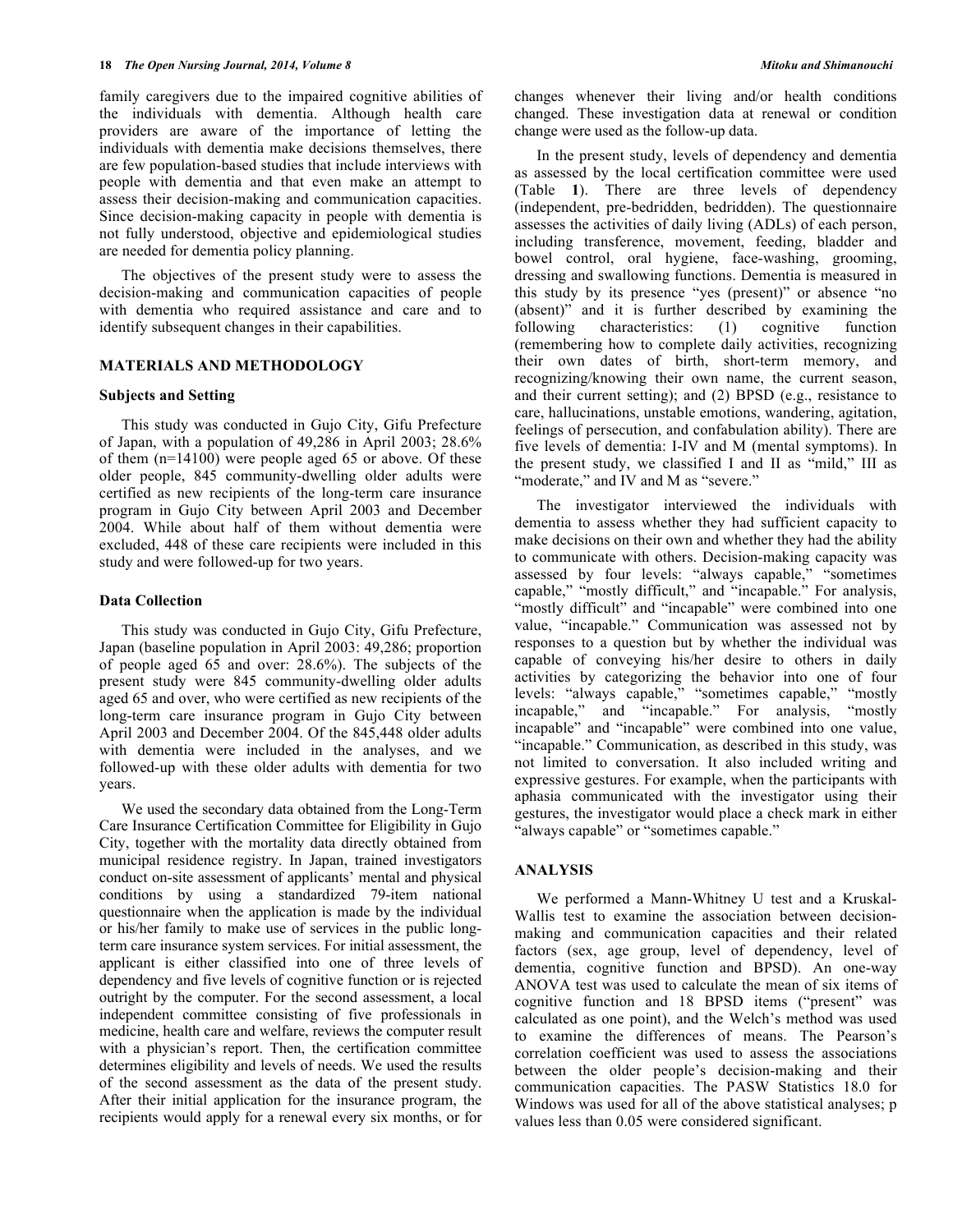| Item                      | <b>Capacity Level</b> | Criteria                                                                                                                                                              |                                                                                                                                                                        |  |  |  |  |  |
|---------------------------|-----------------------|-----------------------------------------------------------------------------------------------------------------------------------------------------------------------|------------------------------------------------------------------------------------------------------------------------------------------------------------------------|--|--|--|--|--|
|                           | Independent           | Mostly independent for feeding, bladder/bowel, and dressing.                                                                                                          |                                                                                                                                                                        |  |  |  |  |  |
| Level of<br>Dependency    | Pre-bedridden         | Partially dependent for feeding, bladder/bowel, and dressing.                                                                                                         |                                                                                                                                                                        |  |  |  |  |  |
|                           | Bedridden             |                                                                                                                                                                       | Totally dependent for feeding, bladder/bowel, and dressing. Severe dementia is included.                                                                               |  |  |  |  |  |
| Level of Dementia         | Mild $(I-II)$         | difficulty with assistance.                                                                                                                                           | Mostly independent with assistance despite cognitive impairment, symptoms/behavior or communication                                                                    |  |  |  |  |  |
|                           | Moderate (III)        | Requires care due to symptoms/behaviors or communication difficulties.                                                                                                |                                                                                                                                                                        |  |  |  |  |  |
|                           | Severe (IV-M)         | Totally dependent due to frequent symptoms/behaviors or communication difficulty. Requires specialty<br>mental care due to severe mental or physical health problems. |                                                                                                                                                                        |  |  |  |  |  |
|                           | Always Capable        | Always Capable                                                                                                                                                        | Always capable of making decisions in any circumstance.                                                                                                                |  |  |  |  |  |
| Decision-making           | Sometimes Capable     | Sometimes Capable                                                                                                                                                     | Capable of making decisions in familiar situations, but assistance is<br>required for participation in treatment and care planning.                                    |  |  |  |  |  |
| Capacity                  | Incapable             | Mostly incapable, extreme difficulties                                                                                                                                | Very difficult to make decisions in daily living with some<br>exceptions (e.g., able to choose TV programs, meals, or clothing).                                       |  |  |  |  |  |
|                           |                       | Incapable                                                                                                                                                             | Incapable of making any decisions.                                                                                                                                     |  |  |  |  |  |
|                           | Always Capable        | Always Capable                                                                                                                                                        | Always capable of communicating with anyone.                                                                                                                           |  |  |  |  |  |
|                           | Sometimes Capable     | Sometimes Capable                                                                                                                                                     | Usually capable of communicating with family/caregiver.<br>Difficulty depends on contents.                                                                             |  |  |  |  |  |
| Communication<br>Capacity | Incapable             | Mostly incapable                                                                                                                                                      | Incapable of communicating with family/caregiver except for<br>limited messages (e.g., "painful," "hungry") that can be<br>occasionally conveyed to a specific person. |  |  |  |  |  |
|                           |                       | Incapable                                                                                                                                                             | Incapable of communicating with anyone.                                                                                                                                |  |  |  |  |  |

**Table 1. Levels of dependency and dementia, and decision-making and communication capacities [19].**

#### **Ethical Considerations**

This study complied with the Ethical Guidelines of Epidemiological Research (Ministries of Education, Culture, Sports, Science and Technology, Health, Labour and Welfare) and the Guidelines of Good Epidemiological Practice. This study was approved by the institutional review boards of the National Institute of Public Health (No. NIPH-IBR 03006). All participants provided verbal and written informed consent with the use of the program and clinical record data would be used for research purposes only, when they were certified as the recipients of the long-term care insurance program.

#### **RESULTS**

#### **Prevalence of Dementia and Level of Dependency**

In 845 older adults who required assistance and care, 68 (43.0%) of 158 people aged 65 and 74 years, 204 (51.0%) of 400 people aged 75 and 84 years, and 176 (61.3%) of 287 people aged 85 and over were suffering from dementia. The proportion of dementia increased as the individuals aged  $(p < 0.001)$ .

# **Decision-Making Capacity and Associated Factors (Table 2)**

#### *Decision-Making Capacity*

Of the 448 persons with dementia, 145 (32.4%) were always capable of making decisions and 185 (41.3%) were sometimes capable of making decisions, while 118 (26.3%) were incapable. 40 (23.7%) men were always capable of making decisions and 75 (44.4%) were sometimes capable of making decisions, while 54 (32.0%) were incapable. Among women, 105 (37.6%) were always capable of making decisions and 110 (39.4%) were sometimes capable of making decisions, while 64 (22.9%) were incapable. Men were significantly more likely to be incapable to decisions than women ( $p = 0.001$ ).

# *Decision-Making Capacity by Level of dependency*

170 persons with dementia were independent (37.9%). As more persons became bedridden, the number of persons deemed to have adequate decisional capacity decreased (p < 0.001).

#### *Decision-Making Capacity by Level of Dementia*

In persons with mild dementia, 142 persons (39.0%) were always capable of making decisions, and 169 (46.4%) were sometimes capable of making decisions. By combining "always capable" and "sometimes capable," a total of 85.4% of persons with dementia with mild was somewhat capable of making decisions, however, this number decreased as the dementia progressed (32.1% in moderate dementia; 0% in severe dementia; p<0.001). As persons with dementia aged, more persons had a greater decisional capacity: 17 persons (25.0%) aged 65-74 years; 65 (31.9%) aged 75-84; 60  $(38.7\%)$  in 85 years and over  $(p = 0.003)$ .

# *Mean Cognitive Function Score and Decision-Making Capacity*

Mean cognitive function scores were 1.98 (SD 2.03) in the 65-74 age category, 1.25 (SD 0.65) in the 75-84 age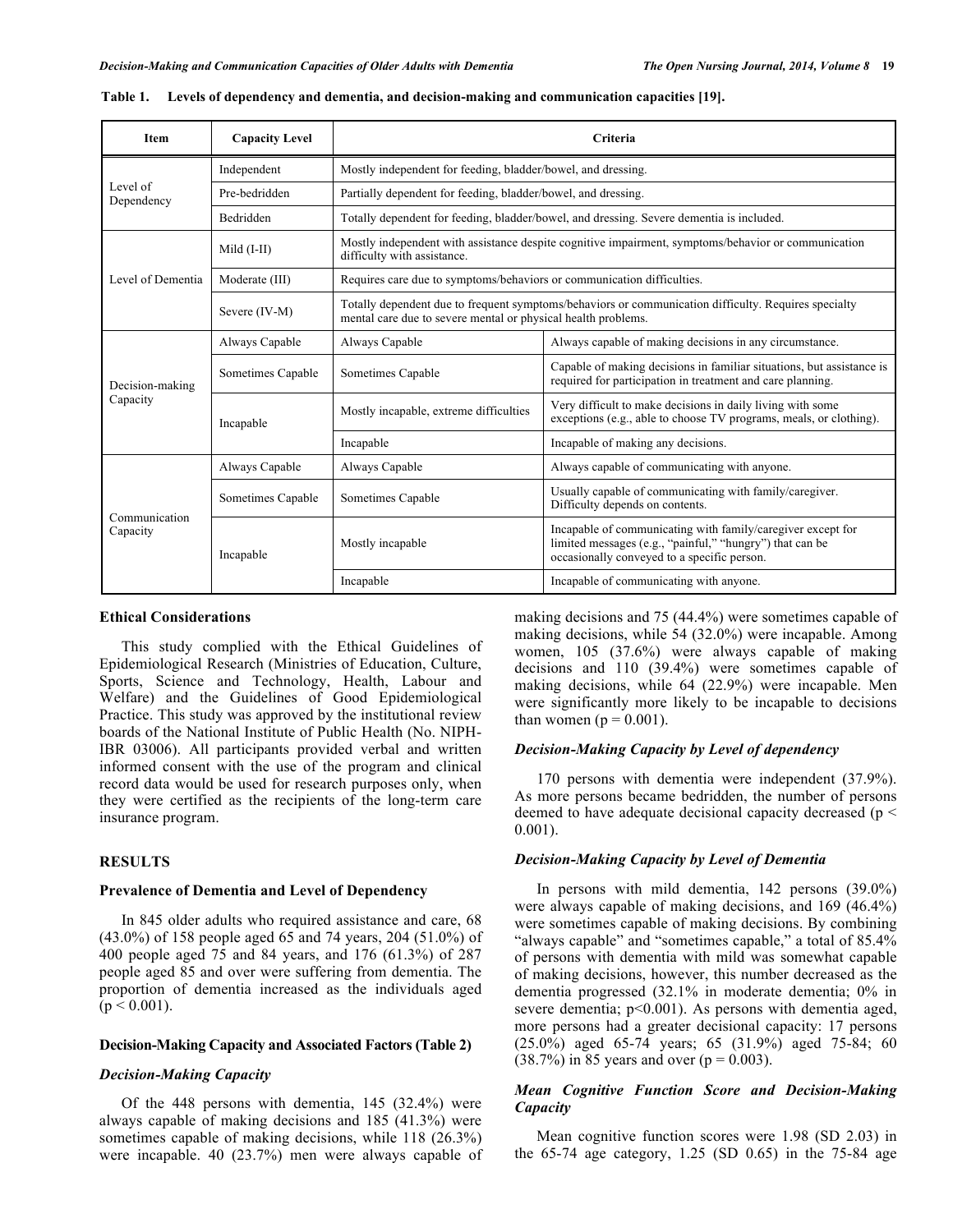|                                          |                |                | Decision-Making Capacity (%) |                  |                |               |                                     |  |  |
|------------------------------------------|----------------|----------------|------------------------------|------------------|----------------|---------------|-------------------------------------|--|--|
|                                          |                |                | <b>Always</b>                | <b>Sometimes</b> | Incapable      | <b>Total</b>  | p                                   |  |  |
|                                          | Total          |                | 145 (32.4)                   | 185(41.3)        | 118(26.3)      | 448           |                                     |  |  |
| <b>Sex</b>                               | Male           |                | 40(23.7)                     | 75 (44.4)        | 54(32.0)       | 169           | 0.001 i                             |  |  |
|                                          | Female         |                | 105(37.6)                    | 110(39.4)        | 64(22.9)       | 279           |                                     |  |  |
|                                          | Independent    |                | 65(38.2)                     | 72(42.4)         | 33(19.4)       | 170           | $\leq 0.001$ ii)                    |  |  |
| Level of Dependency                      | Pre-bedridden  |                | 61(35.5)                     | 73(42.4)         | 38(22.1)       | 172           |                                     |  |  |
|                                          | Bedridden      |                | 19(17.9)                     | 40(37.7)         | 47(44.3)       | 106           |                                     |  |  |
|                                          |                | Mild (I-II)    | 142 (39.0)                   | 169(46.4)        | 53 (14.6)      | 364           | $< 0.001$ ii)                       |  |  |
|                                          | Total          | Moderate (III) | 3(5.1)                       | 16(27.1)         | 40(67.8)       | 59            |                                     |  |  |
|                                          |                | Severe (IV-M)  | 0(0.0)                       | 0(0.0)           | 25(100.0)      | 25            |                                     |  |  |
|                                          | Mild (I-II)    | $65-74$ (yrs)  | 17(25.0)                     | 22(45.8)         | 9(18.8)        | 48            | $0.731$ ii)<br>$***$<br>$0.619$ ii) |  |  |
|                                          |                | 75-84          | 65 (31.9)                    | 72(44.7)         | 24(14.9)       | 161           |                                     |  |  |
| Level of Dementia                        |                | 85 and over    | 60(38.7)                     | 75 (48.4)        | 20(12.9)       | 155           |                                     |  |  |
|                                          | Moderate (III) | $65-74$ (yrs)  | 0(0.0)                       | 4(33.3)          | 8(66.7)        | 12            |                                     |  |  |
|                                          |                | 75-84          | 1(0.5)                       | 8(25.0)          | 23(71.9)       | 32            |                                     |  |  |
|                                          |                | 85 and over    | 2(13.3)                      | 4(26.7)          | 9(60.0)        | 15            |                                     |  |  |
|                                          |                | $65-74$ (yrs)  | 0(0.0)                       | 0(0.0)           | 8(100.0)       | 8             |                                     |  |  |
|                                          | Severe (IV-M)  | 75-84          | 0(0.0)                       | 0(0.0)           | 11(100.0)      | 11            |                                     |  |  |
|                                          |                | 85 and over    | 0(0.0)                       | 0(0.0)           | 6(100.0)       | 6             |                                     |  |  |
|                                          | $65-74$ (yrs.) |                | $0.12$ (SD $0.33$ )          | 1.84(SD 1.80)    | 3.40 (SD 1.84) | 1.98(SD 2.03) | $< 0.001$ iii)                      |  |  |
| Mean Cognitive Function<br>Score (SD)    | 75-84          |                | 0.27(0.69)                   | 0.92(1.36)       | 2.82(1.65)     | 1.25(1.65)    | $< 0.001$ iii)                      |  |  |
|                                          | 85 and over    |                | 0.37(0.91)                   | 0.86(1.21)       | 3.40(1.71)     | 1.19(1.67)    | $< 0.001$ iii)                      |  |  |
| Difference of Mean<br>Score by Age Group | p iii)         |                | 0.457                        | 0.041            | 0.198          |               |                                     |  |  |

| Table 2. Sex, age group, levels of dependency and dementia, and decision-making capacity. |  |  |  |
|-------------------------------------------------------------------------------------------|--|--|--|
|                                                                                           |  |  |  |

i) Mann-Whitney U test.

category, and 1.19 (SD 1.67) in the 85 years and over age category. Younger adults had higher mean cognitive function score than older adults ( $p = 0.039$ ). When mean cognitive function scores were compared among the age groups by decision-making capacity, there were no significant differences among persons with "always capable," "sometimes capable," and "incapable" categories of making decisions.

# *Correlation Between Communication and Decision-Making Capacities (Table 3)*

Of the 448 persons with dementia, 351 (78.3%) were always capable of communicating, 69 (15.4%) were sometimes capable of communicating, and only 28 (6.3%) were incapable of communicating with others. By combining "always capable" and "sometimes capable," a majority of people with dementia were classified as somewhat capable to communicate with others. Of those who had communication capacity, 40.5% were always capable of making decisions, 45.3% were sometimes capable of making decisions, and

14.2% were incapable. As communication capacity declined, so did decision-making ability ( $r = 0.499$ ,  $p \le 0.001$ ).

# *BPSD and Decision-Making Capacity (Table 4)*

Regarding BPSD, 357 persons with dementia (79.8%) had at least one of 19 symptoms. Among those with decisional capacity, 102 (70.3%) in the "always capable" category and 155 (83.7%) in the "sometimes capable" category had BPSD. Among those without decisional capacity, 100 (84.7%) had BPSD. As they lost decisionmaking capacity, BPSD prevalence grew  $(p = 0.002)$ .

Mean BPSD increased, as decision-making capacity declined: 1.94 (SD 2.24) for "always capable"; 2.35 (SD 2.18) for "sometimes capable"; and 4.26 (SD 3.66) for "incapable." Although persons without decisional capacity in the 85 years and over age category had more symptoms  $(p = 0.032)$ , there were no significant differences between decision-making capacity and BPSD in the 65-74 years and the 75-84 years categories ( $p = 0.175$ ,  $p = 0.122$ , respectively). More people with BPSD than those who were

ii) Kruskal-Wallis test. iii) Welch's method.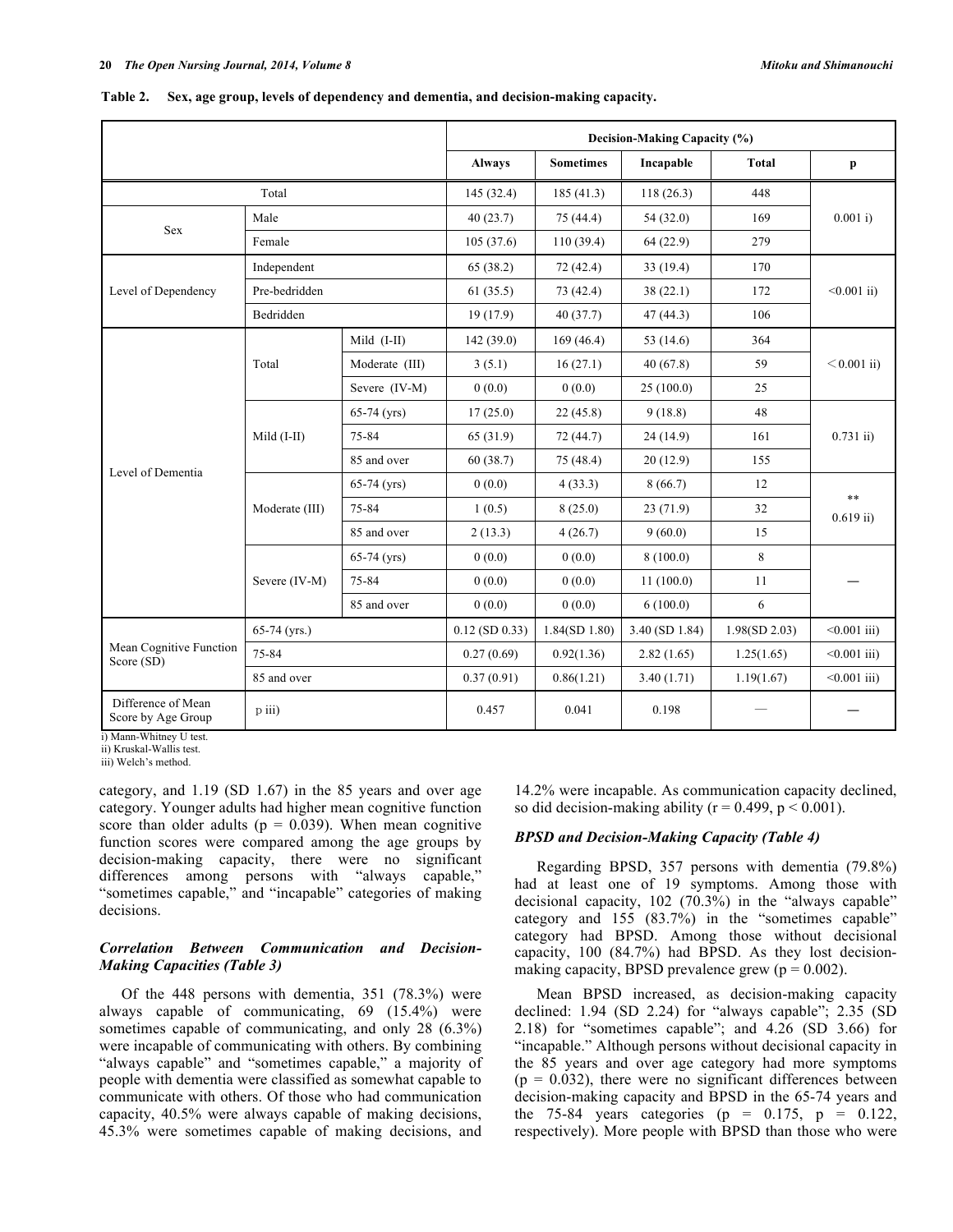|                 |                   | <b>Communication Capacity (%)</b> |            |          | Correlation<br>Coefficient |              | U Test, p                |                          |                   |
|-----------------|-------------------|-----------------------------------|------------|----------|----------------------------|--------------|--------------------------|--------------------------|-------------------|
|                 | <b>Always</b>     | <b>Sometimes</b>                  | Incapable  | Total    | Pearson's r                | $\mathbf{p}$ |                          |                          |                   |
|                 |                   | Total                             | 351 (100)  | 69 (100) | 28 (100)                   | 448          | $\overline{\phantom{a}}$ | $\qquad \qquad -$        | $\qquad \qquad =$ |
|                 | Total             | Always Capable                    | 142(40.5)  | 3(4.3)   | 0(0.0)                     | 145          |                          | < 0.001                  |                   |
|                 |                   | Sometimes Capable                 | 159(45.3)  | 23(33.3) | 3(10.7)                    | 185          | 0.499                    |                          |                   |
|                 |                   | Incapable                         | 50(14.2)   | 43(62.3) | 25(89.3)                   | 118          |                          |                          |                   |
|                 | Always Capable    | Total                             | 142 (97.9) | 3(2.1)   | 0(0.0)                     | 145          |                          | $\equiv$                 |                   |
|                 |                   | $65-74$ (yrs)                     | 17(100.0)  | 0(0.0)   | 0(0.0)                     | 17           |                          | < 0.001                  |                   |
|                 |                   | 75-84                             | 64 (97.0)  | 2(3.0)   | 0(0.0)                     | 66           | 0.561                    |                          |                   |
| Decision-Making |                   | 85 and over                       | 61(98.4)   | 1(1.6)   | 0(0.0)                     | 62           |                          |                          |                   |
| Capacity        | Sometimes Capable | Total                             | 159 (85.9) | 23(12.4) | 3(1.6)                     | 185          | $\qquad \qquad -$        | $\overline{\phantom{0}}$ |                   |
|                 |                   | $65-74$ (yrs)                     | 18(69.2)   | 6(23.1)  | 2(7.7)                     | 26           |                          | < 0.001                  | 0.024             |
|                 |                   | 75-84                             | 71(88.8)   | 8(10.0)  | 1(1.3)                     | 80           | 0.408                    |                          |                   |
|                 |                   | 85 and over                       | 70 (88.6)  | 9(11.4)  | 0(0.0)                     | 79           |                          |                          |                   |
|                 |                   | Total                             | 50(42.4)   | 43(36.4) | 25(21.2)                   | 118          | $\overline{\phantom{m}}$ | $\qquad \qquad -$        |                   |
|                 |                   | $65-74$ (yrs)                     | 6(24.0)    | 14(56.0) | 5(20.0)                    | 25           |                          |                          | 0.014             |
|                 | Incapable         | 75-84                             | 33(56.9)   | 16(27.6) | 9(15.5)                    | 58           | 0.570                    | < 0.001                  |                   |
|                 |                   | 85 and over                       | 11(31.4)   | 13(37.1) | 11(31.4)                   | 35           |                          |                          |                   |

**Table 3. Relation between decision-making and communication capacities.**

not classified as having BPSD were incapable of making decisions.

# *Decision-Making Capacity by Age Group and Change at Two Years (Table 5)*

The number of persons with decisional capacity decreased at one year (83, 57.2%) and two years (44, 30.3%) from baseline. Of 185 persons who were sometimes capable of making decisions at baseline, 16 (8.6%) and 11 (5.9%) improved to fit the "always capable of making decisions" category at one year and two years, respectively. Of 118 persons who were incapable of making decisions at baseline, 15 (12.5%) and 13 (11.0%) improved to fit "somewhat capable of making decisions" category at one year and two years, respectively.

At one year follow-up, the number of persons with dementia with decisional capacity decreased to almost half what it was at the baseline, including 9 (52.9%) in the 65-74 years category, 38 (57.6%) in the 75-84 years category, and 36 (58.1%) in the 85 years and over category. There were no significant differences among age groups ( $p = 0.782$ ). Similarly, the number of persons with dementia who maintained decisional capacity decreased to about one-third the baseline level at two years: 6 (35.3%) in the 65-74 years category, 22 (25.8%) in the 75-84 years category, and 16 (25.8%) in the 85 years and over category. There were no significant differences between the age groups ( $p = 0.309$ ).

Similar improvement was observed at two years. Of the persons who were sometimes capable of making decisions at baseline, 2 (7.7%) in the 65-74 years category, 10 (12.5%) in the 75-84 years category, and 4 (5.1%) in the 85 years and over category had improved to always capable. Of the

persons who were incapable of making decisions at baseline, 5 (20.0%) in the 65-74 years category, 7 (12.0%) in the 75- 84 years category, and 4 (11.4%) in the 85 years and over category had improved to somewhat capable.

Although the number of people with decisional capacity decreased to about half at one year and about one-third at two years follow-up, there were no significant differences between their age groups. Some persons improved their decision-making capacity over time.

#### **DISCUSSION**

We assessed decision-making and communication capacities of 448 persons with dementia aged 65 or above who required assistance and care in Gujo City, Gifu prefecture, Japan for a two-year period. The results suggested that approximately one-third of the people with dementia were capable of making decisions when they required assistance and care, and that they were able to participate in their care decisions.

In general, it is assumed that the desires of people with dementia are difficult to ascertain [3]. Consequently, family caregivers often take the role of surrogate decision maker [13]. For clinically, ethically, and legally appropriate decision-making, however, the participation of the people with dementia is essential. Approximately one-third of people with dementia, who required assistance and care, were capable of making decisions, and approximately 80% were capable of communicating with others in the present study. These results encourage people with dementia to participate in their own care. Since decision-making capacity declined from baseline to almost half at one year and about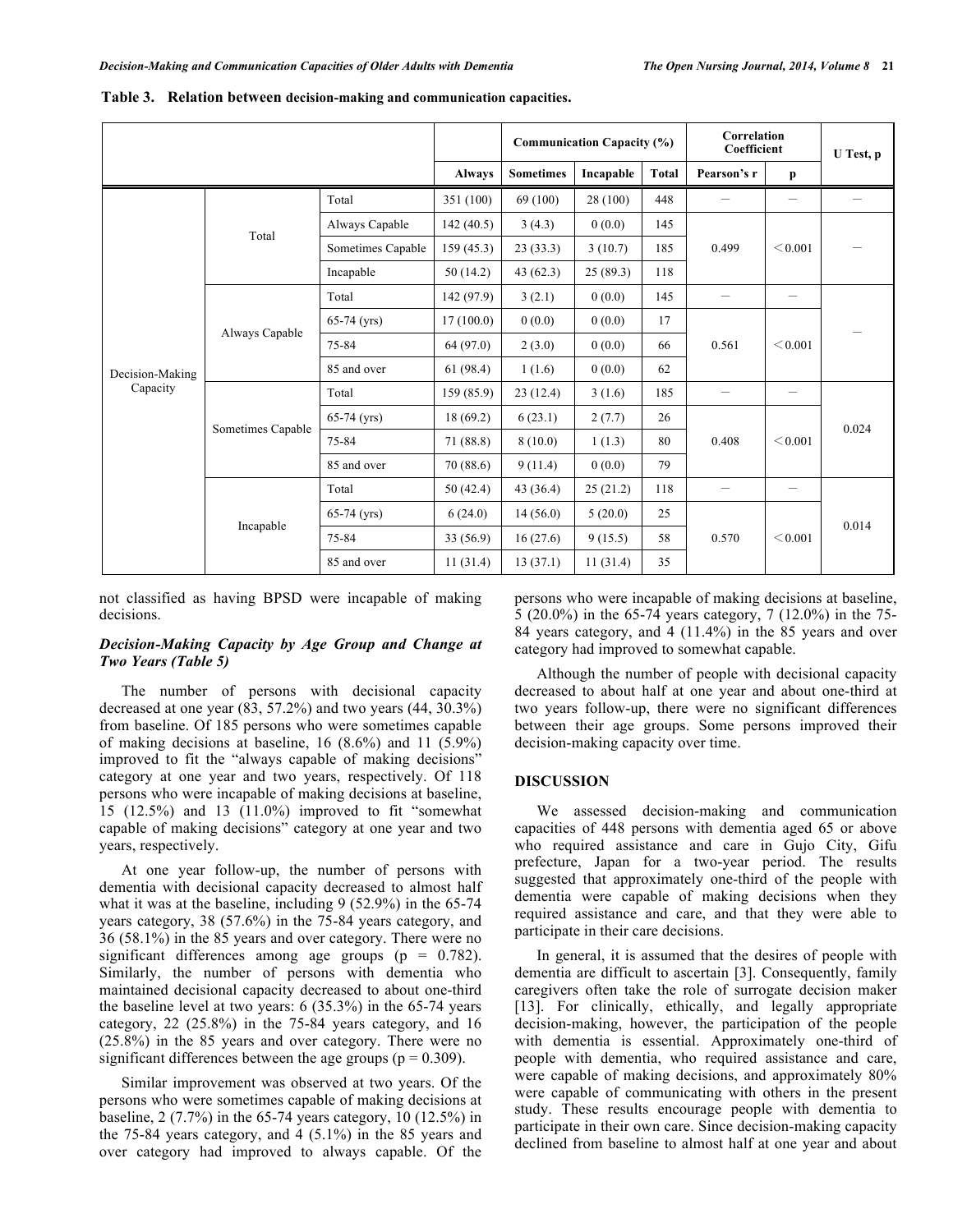| Table 4. |  | BPSD and decision-making capacity. |  |
|----------|--|------------------------------------|--|
|----------|--|------------------------------------|--|

|             |                              |                   | Decision-Making Capacity (%) |                       |              |              |               |  |  |  |
|-------------|------------------------------|-------------------|------------------------------|-----------------------|--------------|--------------|---------------|--|--|--|
|             |                              |                   | <b>Always</b>                | <b>Sometimes</b>      | Incapable    | <b>Total</b> |               |  |  |  |
|             |                              |                   | 145(32.4)                    | 185(41.3)             | 118(26.3)    | 448          | $p^a$         |  |  |  |
|             | <b>BPSD</b> Total<br>(ANOVA) | Mean<br><b>SD</b> | 1.94<br>2.24                 | 2.35<br>2.18          | 4.26<br>3.66 | 2.59<br>2.69 | $<$ 0.001 $b$ |  |  |  |
|             |                              | Absent            | 43(47.3)                     | 30(33.0)<br>18 (19.8) |              | 91           |               |  |  |  |
|             | <b>BPSD</b>                  | Present           | 102(28.6)                    | 155(43.4)             | 100(28.0)    | 357          | 0.002         |  |  |  |
| Age Group   |                              | Absent            | 5(41.7)                      | 4(33.3)               | 3(25.0)      | 12           |               |  |  |  |
| (yrs)       | 65-74                        | Present           | 12(21.4)                     | 22(39.3)              | 22(39.3)     | 56           | 0.175         |  |  |  |
|             |                              | Absent            | 17(45.9)                     | 11(29.7)              | 9(24.3)      | 37           |               |  |  |  |
|             | 75-84                        | Present           | 49(29.3)                     | 69(41.3)              | 49 (29.3)    | 167          | 0.122         |  |  |  |
|             |                              | Absent            | 21(50.0)                     | 15(35.7)              | 6(14.3)      | 42           | 0.032<br>134  |  |  |  |
|             | 85 and over                  | Present           | 41 (30.6)                    | 64 (47.8)             | 29(21.6)     |              |               |  |  |  |
|             | Repetitive sentences         | Present           | 35(26.3)                     | 57 (42.9)             | 41 (30.8)    | 133          | 0.057         |  |  |  |
|             | Day-night reversal           | Present           | 27(23.7)                     | 45(39.5)              | 42(36.8)     | 114          | 0.002         |  |  |  |
|             | Resistance to care           | Present           | 14(14.9)                     | 33(35.1)              | 47(50.0)     | 94           | < 0.001       |  |  |  |
|             | Illusions and delusions      | Present           | 14(20.3)                     | 26(37.7)              | 29(42.0)     | 69           | 0.001         |  |  |  |
|             | Emotional instability        | Present           | 20(29.9)                     | 18(26.9)              | 29(43.3)     | 67           | 0.029         |  |  |  |
|             | Carelessness with fire       | Present           | 23(36.5)                     | 26(41.3)              | 14(22.2)     | 63           | 0.356         |  |  |  |
|             | Feelings of persecution      | Present           | 17(27.4)                     | 25(40.3)              | 20(32.3)     | 62           | 0.230         |  |  |  |
|             | Wandering                    | Present           | 9(14.8)                      | 23(37.7)              | 29 (47.5)    | 61           | < 0.001       |  |  |  |
|             | Aggression                   | Present           | 8(13.1)                      | 20(32.8)              | 33(54.1)     | 61           | < 0.001       |  |  |  |
| <b>BPSD</b> | Wanting to go out alone      | Present           | 8(14.0)                      | 16(28.1)              | 33 (57.9)    | 57           | < 0.001       |  |  |  |
|             | Confabulation                | Present           | 14 (26.9)                    | 22(42.3)              | 16(30.8)     | 52           | 0.320         |  |  |  |
|             | Screaming                    | Present           | 6(12.2)                      | 15(30.6)              | 28(57.1)     | 49           | < 0.001       |  |  |  |
|             | Restlessness                 | Present           | 6(13.0)                      | 17(37.0)              | 23(50.0)     | 46           | < 0.001       |  |  |  |
|             | Not able to go home          | Present           | 7(17.5)                      | 17(42.5)              | 16(40.0)     | 40           | 0.013         |  |  |  |
|             | Hoarding                     | Present           | 4(21.1)                      | 6(31.6)               | 9(47.4)      | 19           | 0.063         |  |  |  |
|             | Breaking objects and clothes | Present           | 2(14.3)                      | 3(21.4)               | 9(64.3)      | 14           | 0.006         |  |  |  |
|             | Dirty conduct                | Present           | 3(37.5)                      | 4(50.0)               | 1(12.5)      | 8            | 0.488         |  |  |  |
|             | Eating inedible objects      | Present           | 0(0.0)                       | 2(25.0)               | 6(75.0)      | 8            | 0.002         |  |  |  |

<sup>a</sup>Mann-Whitney U test was used unless it was specified.

b Welch's method was used.

one-third at two years, earlier efforts have to be made to ensure that the preferences of the persons with dementia are reflected in their care. Even after their decision-making capacity declined, their communication skills can still be used to help understand what they want. Many of the participants were capable of communicating with others in the present study, and their views could be incorporated into their care. The findings of the present study also pose a challenge regarding how to develop policies that facilitate the participation of the person with dementia in his or her care and respect the decision he or she will make [14].

BPSD has been a top priority in dementia care because it is associated with high caregiver burden and a higher rate of institutionalization [15]. People with BPSD had lower decision-making capacity than those without BPSD. The present results indicate an association between decisionmaking and BPSD and suggest that those with BPSD have decreased decisional capacity due to confusion. Approximately 10% of persons with dementia who are sometimes capable of making decisions or are entirely incapable of making decisions may exhibit improved abilities later on, although this number is small. Time and quality of care might stabilize the confusion of individuals with BPSD, thus improving their conditions. Nurses should be aware of the connections between older people's decision-making and their BPSD, and carefully encourage their decision-making. Further improvement can be expected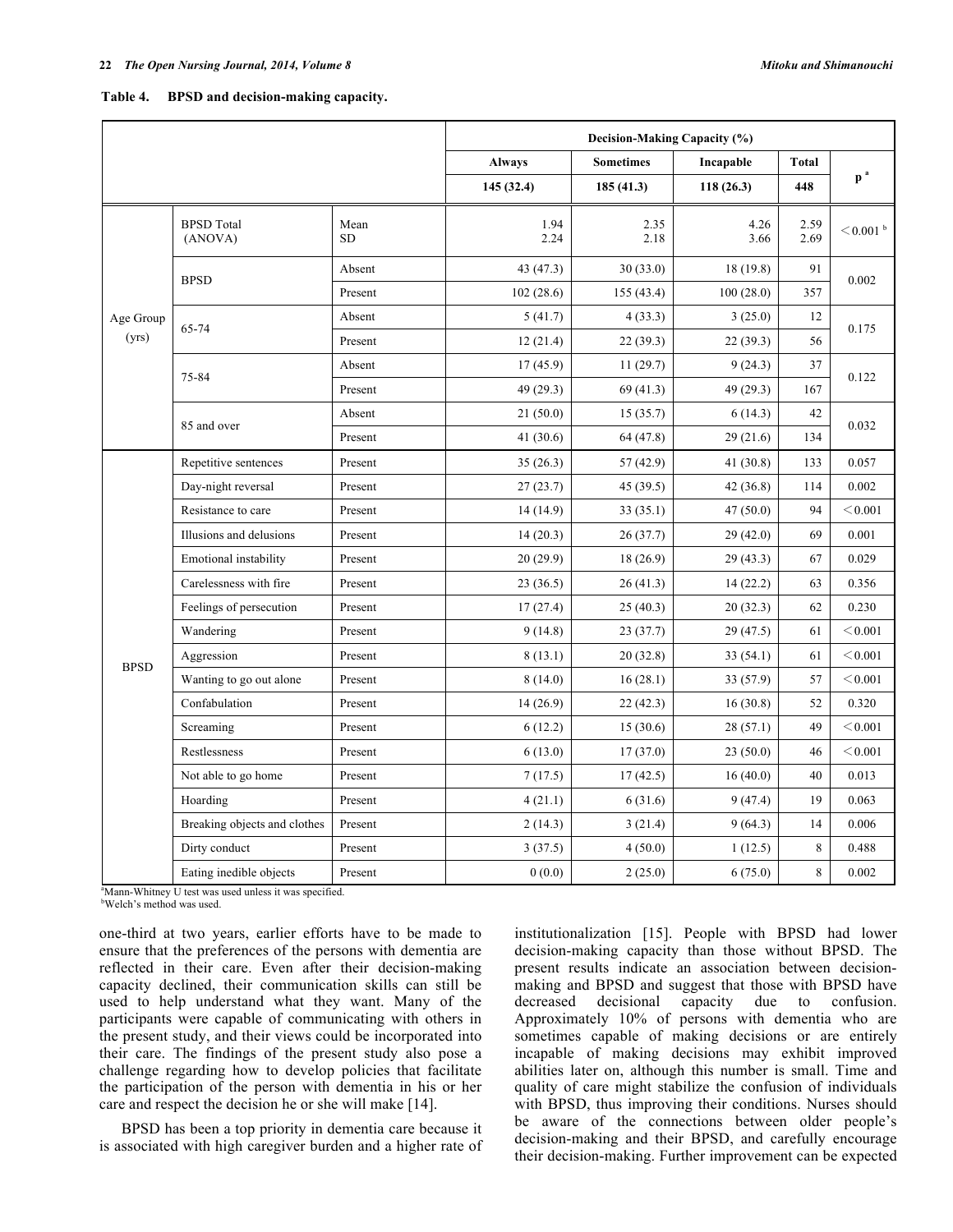| Age(Yrs)    |           |              | Change of Decision-Making capacity (%) |                  |             |                |          |               |                  |           |                |            |
|-------------|-----------|--------------|----------------------------------------|------------------|-------------|----------------|----------|---------------|------------------|-----------|----------------|------------|
|             |           | <b>Total</b> | 1 Year                                 |                  |             |                |          | 2 Years       |                  |           |                |            |
|             |           |              | <b>Always</b>                          | <b>Sometimes</b> | Incapable   | <b>Unknown</b> | Death    | <b>Always</b> | <b>Sometimes</b> | Incapable | <b>Unknown</b> | Death      |
|             | Total     | 448          | 102(22.8)                              | 138 (30.8)       | 103(23.0)   | 19(4.2)        | 86(19.2) | 57(12.7)      | 114(25.4)        | 98 (21.9) | 55(12.3)       | 124 (27.7) |
| Total       | Always    | 145          | 83 (57.2)                              | 24(16.6)         | 9(6.2)      | 6(4.1)         | 23(15.9) | 44(30.3)      | 38(26.2)         | 12(8.3)   | 19(13.1)       | 32(22.1)   |
|             | Sometimes | 185          | 16(8.6)                                | 101(54.6)        | 27(14.6)    | 10(5.4)        | 31(16.8) | 11(5.9)       | 65(35.1)         | 32(17.3)  | 24(13.0)       | 53 (28.6)  |
|             | Incapable | 118          | 3(2.5)                                 | 13(11.0)         | 67(56.8)    | 3(2.5)         | 32(27.1) | 2(1.7)        | 11(9.3)          | 54 (45.8) | 12(10.2)       | 39(33.1)   |
|             | Total     | 68           | 13(19.1)                               | 19(27.9)         | 19(27.9)    | 12(17.6)       | 5(7.4)   | 10(14.7)      | 16(23.5)         | 17(25.0)  | 12(17.6)       | 13(19.1)   |
| 65-74       | Always    | 17           | 9(52.9)                                | 3(17.6)          | 0(0.0)      | 4(23.5)        | 1(5.9)   | 6(35.3)       | 6(35.3)          | 0(0.0)    | 2(11.8)        | 3(17.6)    |
|             | Sometimes | 26           | 2(7.7)                                 | 13(50.0)         | 5(19.2)     | 6(23.1)        | 0(0.0)   | 2(7.7)        | 7(26.9)          | 4(15.4)   | 7(26.9)        | 6(23.1)    |
|             | Incapable | 25           | 2(8.0)                                 | 3(12.0)          | 14(56.0)    | 2(8.0)         | 4(16.0)  | 2(8.0)        | 3(12.0)          | 13(52.0)  | 3(12.0)        | 4(16.0)    |
|             | Total     | 204          | 49(24.0)                               | 61(29.9)         | 53 $(26.0)$ | 7(3.4)         | 34(16.7) | 28(13.7)      | 46(22.5)         | 51(25.0)  | 28(13.7)       | 51(25.0)   |
| 75-84       | Always    | 66           | 38(57.6)                               | 11(16.7)         | 4(6.1)      | 2(3.0)         | 11(16.7) | 22(33.3)      | 17(25.8)         | 6(9.1)    | 8(12.1)        | 13(19.7)   |
|             | Sometimes | 80           | 10(12.5)                               | 44(55.0)         | 12(15.0)    | 4(5.0)         | 10(12.5) | 6(7.5)        | 25(31.3)         | 15(18.8)  | 12(15.0)       | 22(27.5)   |
|             | Incapable | 58           | 1(1.7)                                 | 6(10.3)          | 37(63.8)    | 1(1.7)         | 13(22.4) | 0(0.0)        | 4(6.9)           | 30(51.7)  | 8(13.8)        | 16(27.6)   |
|             | Total     | 176          | 40(22.7)                               | 58 (33.0)        | 31(17.6)    | 0(0.0)         | 47(26.7) | 19(10.8)      | 52(29.5)         | 30(17.0)  | 15(8.5)        | 60(34.1)   |
| 85          | Always    | 62           | 36(58.1)                               | 10(16.1)         | 5(8.1)      | 0(0.0)         | 11(17.7) | 16(25.8)      | 15(24.2)         | 6(9.7)    | 9(14.5)        | 16(25.8)   |
| and<br>over | Sometimes | 79           | 4(5.1)                                 | 44(55.7)         | 10(12.7)    | 0(0.0)         | 21(26.6) | 3(3.8)        | 33(41.8)         | 13(16.5)  | 5(6.3)         | 25(31.6)   |
|             | Incapable | 35           | 0(0.0)                                 | 4(11.4)          | 16(45.7)    | 0(0.0)         | 15(42.9) | 0(0.0)        | 4(11.4)          | 11(31.4)  | 1(2.9)         | 19(54.3)   |

**Table 5. Change of decision-making capacity by level of dementia and age group over 2 years.**

in those without BPSD. Appropriate BPSD care may help in improvement of communication, but further studies are needed in order to identify the cause of this improvement in decisional capacity.

Although dementia care in older adults has mainly focused on aspects of BPSD, such as aggression and wandering, psychological care for the vulnerable person, and musical therapy for stress relief, our research suggests that care based on communication can be provided in people with dementia. The establishment and maintenance of a meaningful relationship between the person with dementia and his or her caregivers is the hallmark of person-centered care [5]. Strong communication skills are required for health care providers to support the decision-making of people with dementia [16].

A higher number was observed in the "always capable of making decisions" category in the older age groups compared with the younger age groups. This may be partly because many younger persons require assistance and care under the long-term care insurance scheme due to stroke and that older adults are likely to become recipients due to fall or fracture [3], but a causal relationship should be explored in future studies. Also, the question remains as to why more men than women are incapable of making decisions. The role differences in men and women, association with comorbidity, family and support may be reflected in the results, but these are not proven and should be examined in further studies.

The findings of the present study can be useful for enhancing communication with older adults with dementia, improving their care and protecting their human rights. The

findings can also help in increasing public understanding and policy making to dementia and building a foundation of protection of the lives of these older adults with dignity. The study revealed that many of older adults with dementia were likely capable of making decisions and communicating with others. Nurses can play vital roles in team care for individuals with dementia. They should identify health needs of these older clients using communication skills as part of their physical and psychological assessments. The nurse should make their explanation carefully, assessing whether her clients understand about the information giving. It is important for nurses to understand non-verbal communication as well as verbal communication. The nurses should praise and assist when their clients have made their decision-making, and encourage their participation in care. As an advocate for clients, nurses can also act as the liaison person between their clients and other team members. A majority of the Japanese people show respect for the patients' wish for living [17]. The present study shows a need for ethical considerations to be built for making a consensus between the multidisciplinary team themselves, and also with their clients with dementia, and develop procedure and protocol to facilitate the decision-making process.

The present study was conducted in a communitydwelling sample of older adults with dementia aged 65 and over, who required assistance and care under the long-term care insurance program in one of rural areas in Japan. For this reason, the generalizability of the findings is limited. Further, all the assessment scales fit with the Japanese national criteria under the long-term care insurance program. The Mini-Mental State Examination (MMSE), which